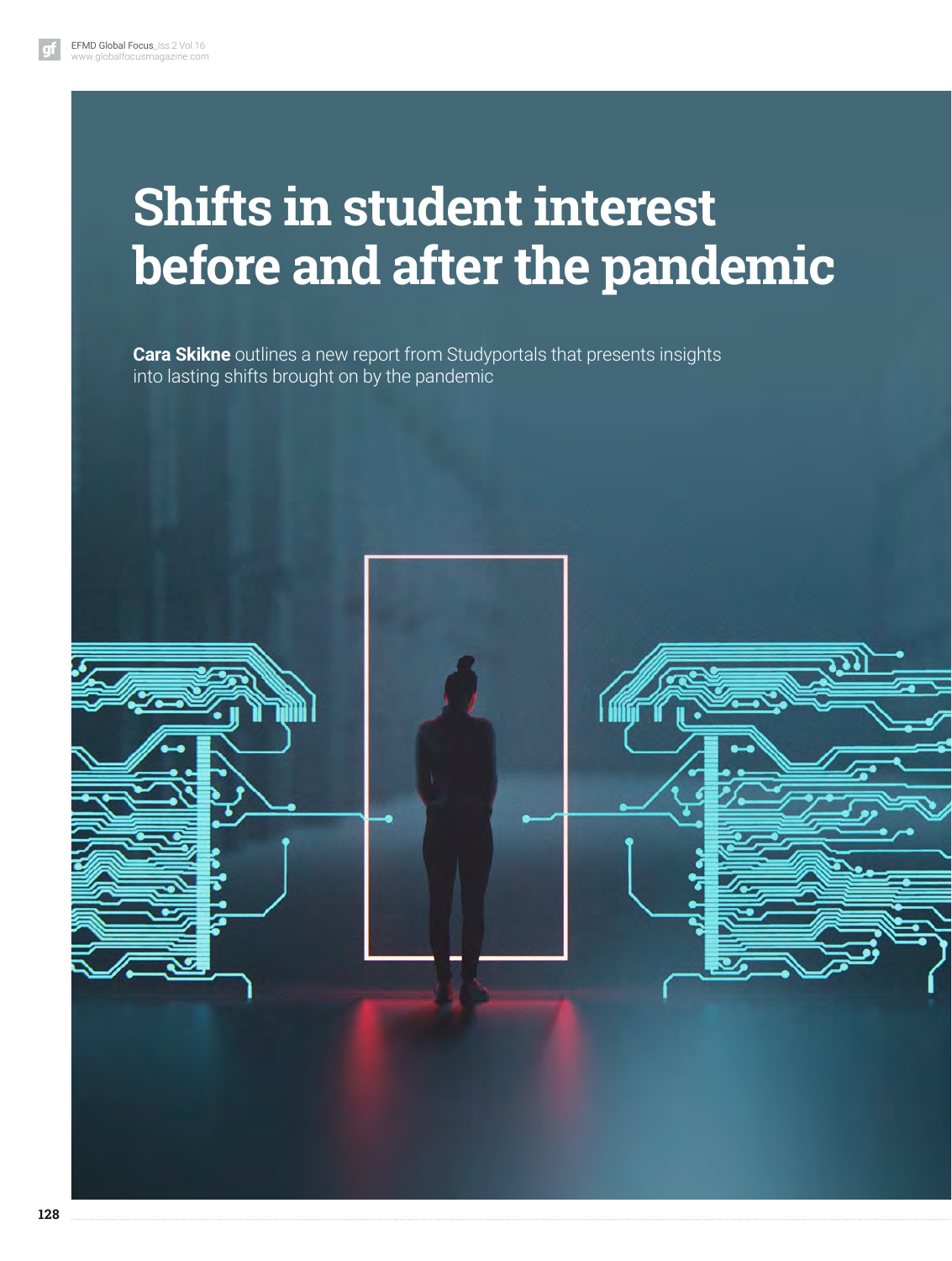

9.6%

During the pandemic, there was a 9.6 percent increase in page views for online courses

**The Studyportals report tracks changes in**<br>student interest between 2018 and 2021. This analysis is based on real-time student interest collected on Studyportals websites and measured as pageviews. It is representative of a global audience of tens of millions of prospective international students looking for English-taught programmes.

Studyportals data shows a significant increase in interest in Master's programmes over the last two years. This could mean that the search for education accelerated in the post-Covid period, potentially as an outcome of pent-up demand in 2020.

Bachelor's programmes have largely maintained stable levels of student interest. Interestingly, other programmes offered by higher education institutions, such as PhDs, short and preparation courses, have attracted less and less student demand.

# **Methods of education**

Covid-19 had a significant impact on student preference for methods of education.

During the pandemic, there was a 9.6 percent increase in page views for online courses.

This increase was driven largely by student interest in European programmes, particularly those in the United Kingdom, Switzerland, Germany and Spain.

Page views were also up among prospective students in emerging markets such as India, Pakistan, Vietnam, Brazil, Malaysia, Thailand and Indonesia.

Online and multiple options attracted a stable amount of student interest from March 2018 until the beginning of 2020.

From February 2020, data shows a steady growth of interest for these methods, except for a slight decline in November 2020 as traffic for on-campus options resumed.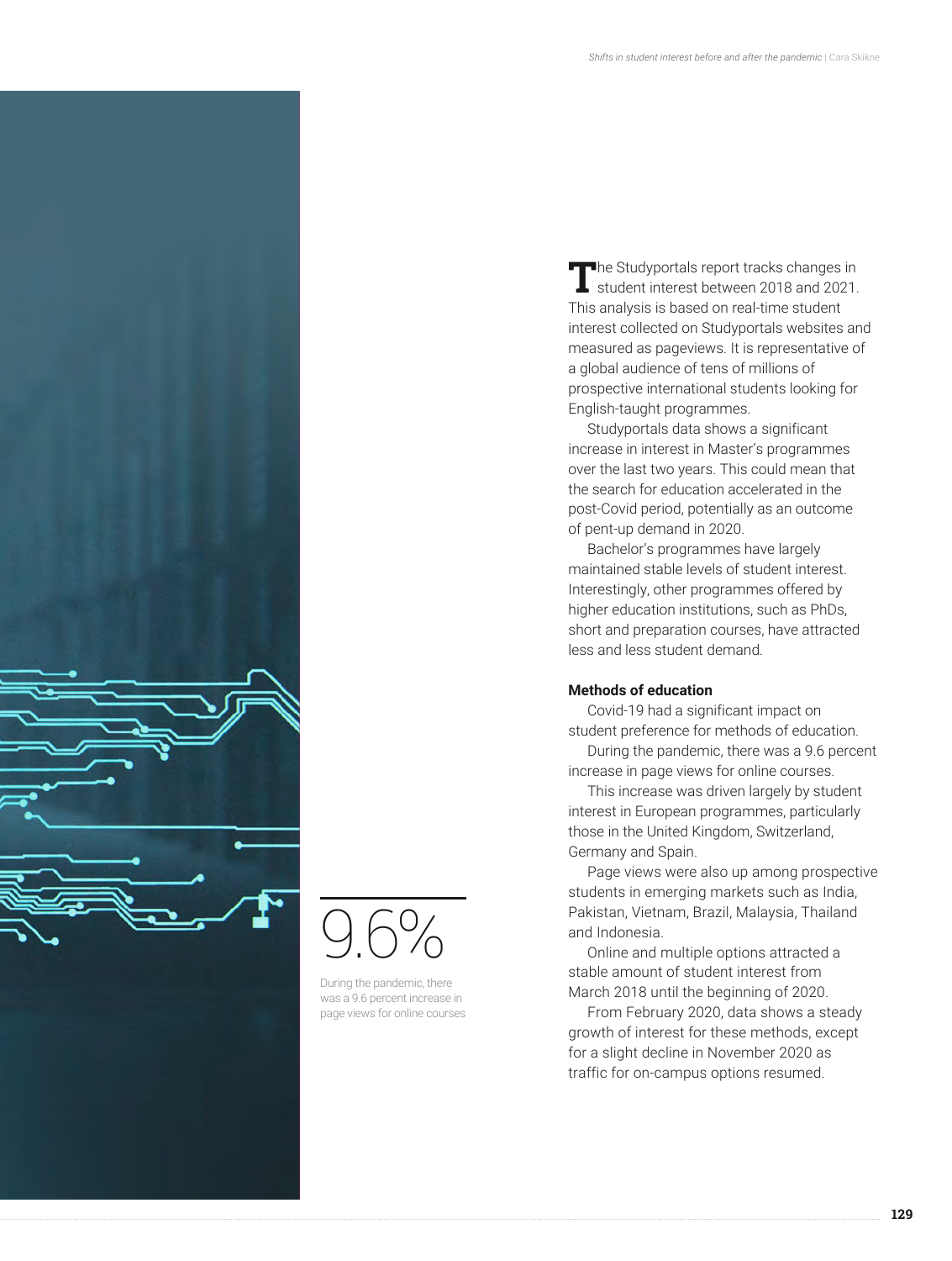The rise continued for the rest of the measurement period until November 2021.

After the Covid-19 breakout, Studyportals recorded a significant drop in interest for on-campus-only programmes.

After the introduction of lockdowns in Europe, Oceania and North America and the closing of borders, interest in on-campus programmes dropped to a three-year low.

From November 2020, campus-only programmes rebounded and the interest for these programmes became less predictable.

For short courses, the large sub-disciplines decreased in relative market share, while the small ones increased. This means an immense amount of subject diversification took place, reflecting the fact that prior to the pandemic, institutions focused on launching their top courses online but as the pandemic progressed, they had to launch a greater range of online courses and demand followed.

### **Shifts in destination countries**

Over the last four years, the biggest players in the education market in terms of student interest have remained in the leading positions. The United States, however, lost two positions, falling to 4<sup>th</sup> position and making space for Canada. Even before the pandemic, there was a decline in student interest for the US. During the Trump administration, unwelcoming visa policies and anti-immigration rhetoric put a dampener on demand for US programmes.

According to Margaret Cook, Senior Vice President at Studyportals, "The decline of international students to the US is not a temporary change but a trend. Canada makes it very easy to stay in Canada to work, and the US doesn't".

Australia's relative decline accelerated, likely caused by tight Covid-19 restrictions and border closures.



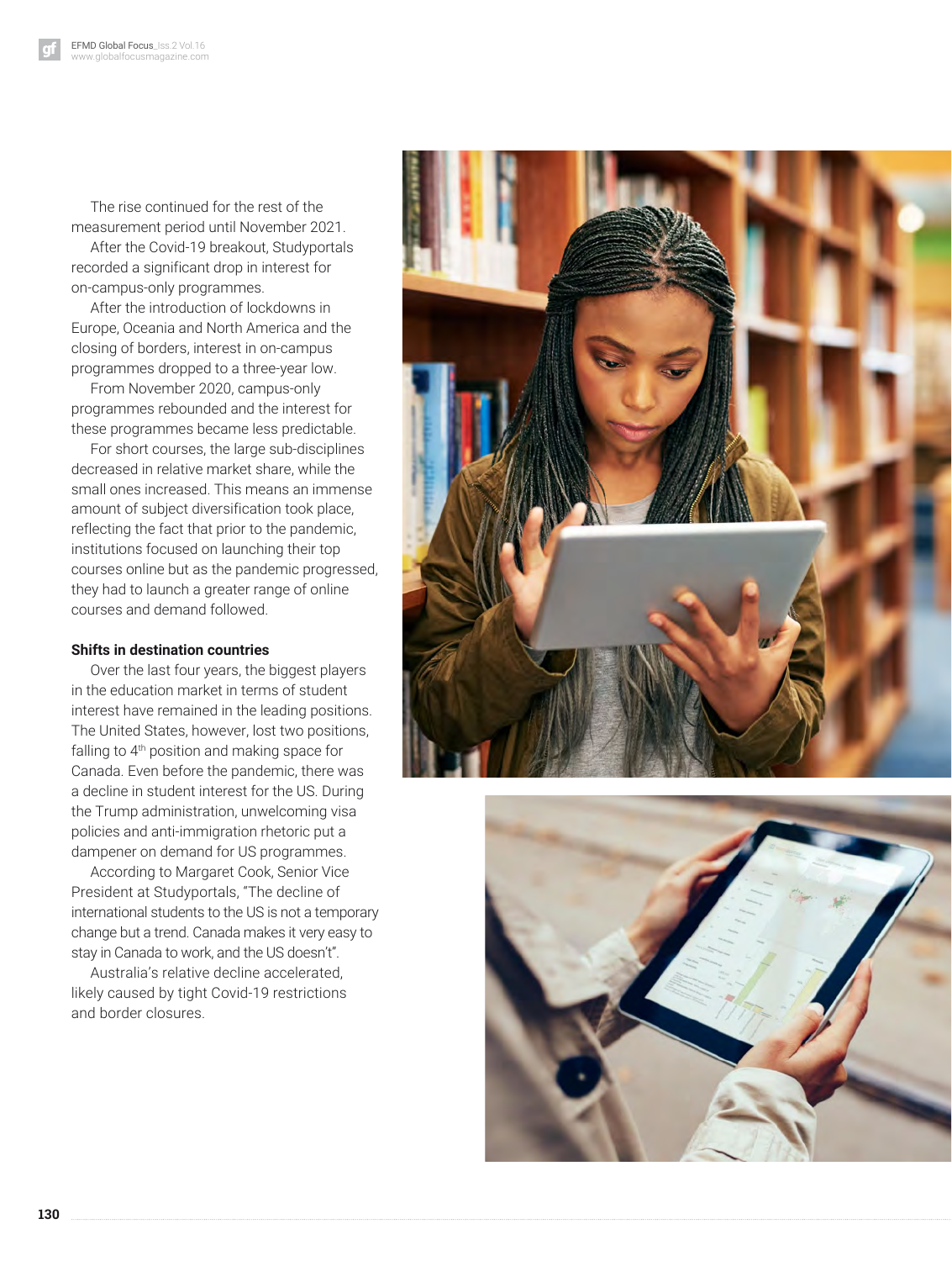

Moreover, there was a rise in interest for education in Poland, Austria and Finland, and a fall in interest for education in Turkey, Denmark, Spain and Sweden.

"Poland is investing more in international recruitment and trying to increase the volume of applicants to international programmes. We see a similar trend from Finland as well." says Fabrizio Citto, Business Unit Manager for EMEA at Studyportals.

There were also interesting changes in interest for education in Lebanon, which gained 35 positions, and Malta, which gained 32 positions.

# **Student interest from source countries**

In terms of interest from origin countries, there were many significant changes over the last four years. However, we can see that India has remained the largest student origin country for international students.

There was a big drop in interest from the United States and the United Kingdom, both falling from the top three.

| <b>DESTINATION COUNTRIES</b><br><b>RISING IN POPULARITY</b> |               |                    |     |
|-------------------------------------------------------------|---------------|--------------------|-----|
| Rank                                                        | 2021          |                    | 201 |
| Poland                                                      | 15            | $\triangle$ 4      | 19  |
| Finland                                                     | 14            | $\blacktriangle$ 3 | 17  |
| Austria                                                     | 17            | $\triangle$ 3      | 2Ο  |
| Canada                                                      | $\mathcal{P}$ | $\triangle$ 2      | △   |
| Italy                                                       | 6             | ▲ 1                |     |
|                                                             |               |                    |     |

| <b>DESTINATION COUNTRIES</b><br><b>RISING IN POPULARITY</b> |               |                    |                | <b>DESTINATION COUNTRIES</b><br><b>FALLING IN POPULARITY</b> |      |                        |  |
|-------------------------------------------------------------|---------------|--------------------|----------------|--------------------------------------------------------------|------|------------------------|--|
| Rank                                                        | 2021          |                    | 2018           | Rank                                                         | 2021 |                        |  |
| Poland                                                      | 15            | $\triangle$ 4      | 19             | Denmark                                                      | 20   | $\blacktriangledown$ 6 |  |
| Finland                                                     | 14            | $\triangle$ 3      | 17             | Turkey                                                       | 19   | $\blacktriangledown$ 3 |  |
| Austria                                                     | 17            | $\triangle$ 3      | 20             | <b>United States</b>                                         | 14   | $\blacktriangledown$ 2 |  |
| Canada                                                      | $\mathcal{P}$ | $\triangle$ 2      | $\overline{4}$ | Sweden                                                       | 12   | $\triangle$ 2          |  |
| Italy                                                       | 6             | $\blacktriangle$ 1 | 7              | Spain                                                        | 13   | $\blacktriangledown$ 2 |  |

III studyportals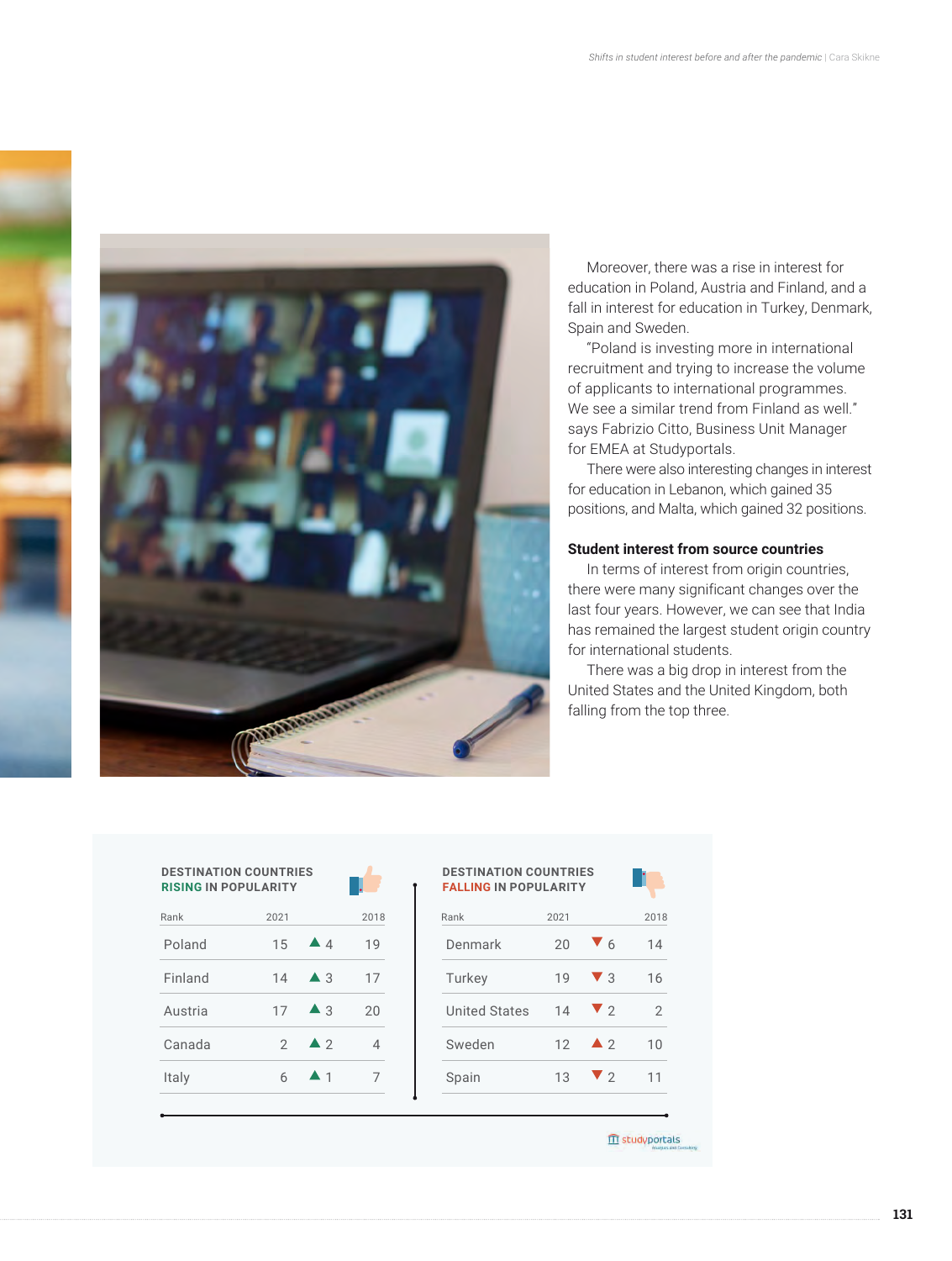## **Emerging markets are growing in importance**

One of the most significant changes was an increased interest in studying abroad in countries like Turkey, which entered the top five. Iran rose five positions into the top three, and Nigeria rose two positions taking over the second position on the leader board.

Turkey, Nigeria and Iran all face critical shortages of university spaces. The demandsupply gap in higher education may well create opportunities for new universities or transnational education (TNE), although other factors should also be considered.

Moreover, new significant players have emerged. Vietnam made the biggest leap, gaining 22 positions, and sits close to the top 10 in the world. Sri Lanka gained 17 positions, rising to 12th position.

This hints at the potential of those countries to become important recruitment markets at a time when geographic diversification is a key strategy, to mitigate risk and improve education quality.

### **A new skillset for the post-pandemic world**

While higher education tries to adapt to a post-pandemic world, it is essential that it provides students with the skillset required to thrive in the near future. This means making sure that programme portfolios are up-to-date and are catering to the needs of a changing context.



| <b>RISING SOURCE COUNTRIES</b> |               |                     |                |                      | <b>FALLING SOURCE COUNTRIES</b> |                        |
|--------------------------------|---------------|---------------------|----------------|----------------------|---------------------------------|------------------------|
| Rank                           | 2021          |                     | 2018           | Rank                 | 2021                            |                        |
| Vietnam                        | 11            | $\triangle$ 22      | 33             | United Kingdom       | 8                               | $\blacktriangledown$ 5 |
| Sri Lanka                      | 14            | $\blacktriangle$ 17 | 29             | Egypt                | 17                              | $\blacktriangledown$ 5 |
| Turkey                         | 17            | $\triangle$ 5       | 9              | South Africa         | 18                              | $\blacktriangledown$ 5 |
| Iran                           | $\mathcal{P}$ | $\blacktriangle$ 5  | 8              | Canada               | 10                              | $\triangle$ 4          |
| Nigeria                        | 6             | $\blacktriangle$ 2  | $\overline{4}$ | <b>United States</b> | 5                               | $\blacktriangledown$ 3 |
| Greece                         | 6             | $\blacktriangle$ 2  | 15             | Germany              | $\mathsf{Q}$                    | $\blacktriangledown$ 2 |

| <b>FALLING SOURCE COUNTRIES</b> |      |                        |      |
|---------------------------------|------|------------------------|------|
| Rank                            | 2021 |                        | 2018 |
| United Kingdom                  | 8    | $\blacktriangledown$ 5 | 3    |
| Egypt                           | 17   | $\blacktriangledown$ 5 | 12   |
| South Africa                    | 18   | V5                     | 13   |
| Canada                          | 10   | $\triangle$ 4          | 6    |
| <b>United States</b>            | 5    | $\blacktriangledown$ 3 | 2    |
| Germany                         | q    | $\blacktriangledown$ 2 | 7    |
|                                 |      |                        |      |

**III** studyportals